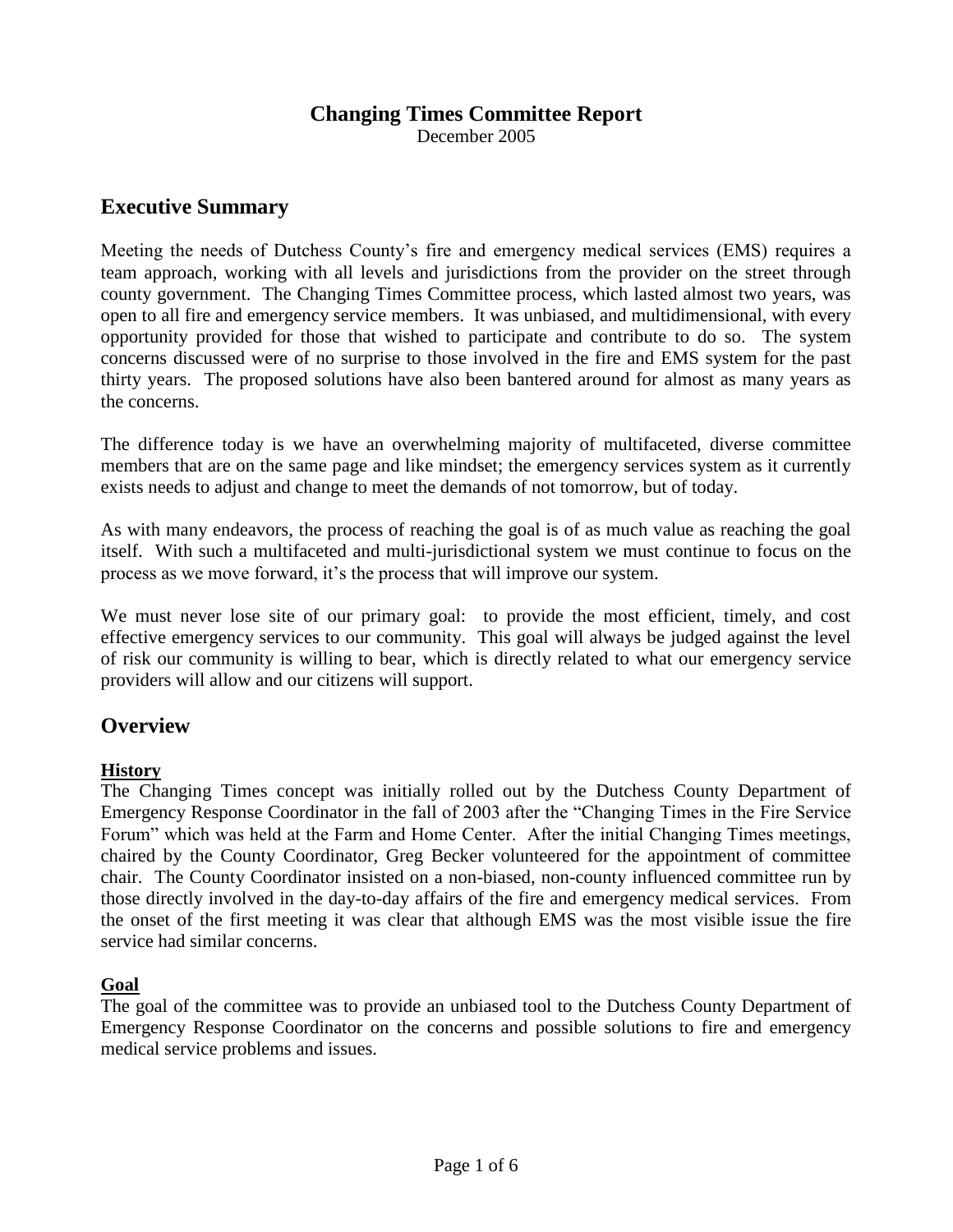# Purpose

The purpose of the committee was to provide a unified collaborative approach in identifying the needs and effects of a growing shortage of volunteer manpower and increased call volume. This purpose was to be as free as possible from influence by any one organization, position, or agency.

# **Objectives**

The following objectives consistently directed the committee to this final document:

- 1. Ensure the committee forum is open to all levels and specialties of emergency services.
- 2. Provide as many opportunities for provider participation and input as possible.
- 3. Compile an after-action report to be used as a tool for the future.

### **Meetings**

Changing Times meetings were held throughout Dutchess County from the fall of 2003 through the 2005-year. Meeting attendance followed a typical curve with the first half of the meetings having the most attendance. The second half of the meetings showed a decline in participation, possibly due to the concerns and probable solutions being exhausted by those in attendance.

The meeting attendees were categorized as follows:

- Commissioners, Trustees
- Chief Officers
- Line Officers
- **EMS** Officers
- $\blacksquare$  Fire & EMS Members

The member make-up of these categories was volunteer, career, active, and retired. A very important and interesting factor in the meetings was the attendee mindset, which ranged from apathetic with no problems to overwhelmed and in need of help. This mindset is representative of current day-to-day operations. Fortunately, the majority of those in attendance fell in the mindset of needing help, willing to provide input, having a passion for emergency services and looking for a unified approach.

# **Operations**

#### **Response Concerns**

The following is a list of response concerns (problems) brought forward by the committee. These concerns are in no specific order or importance.

- 1. **On-scene emergency operations are initially delayed and understaffed to meet the initial needs of the incident.** Fire suppression and rescue activities require a minimum number of qualified emergency responders on-scene before an interior attack or rescue in an immediately dangerous to life and health (IDLH) incident, entrapment, or auto accident can be made.
- 2. **Of the members on-scene, minimum qualifications and knowledge level becomes a safety and liability concern.** Not only are the volunteer ranks of the fire service decreasing, but the levels of knowledge, experience, and training are decreasing, as well.
- 3. **With the chronic shortage of qualified manpower, mutual aid is being abused to the point that standard, routine operations require assistance, thus adding additional burden, to our neighbors.** Mutual aid is intended to provide assistance with operations at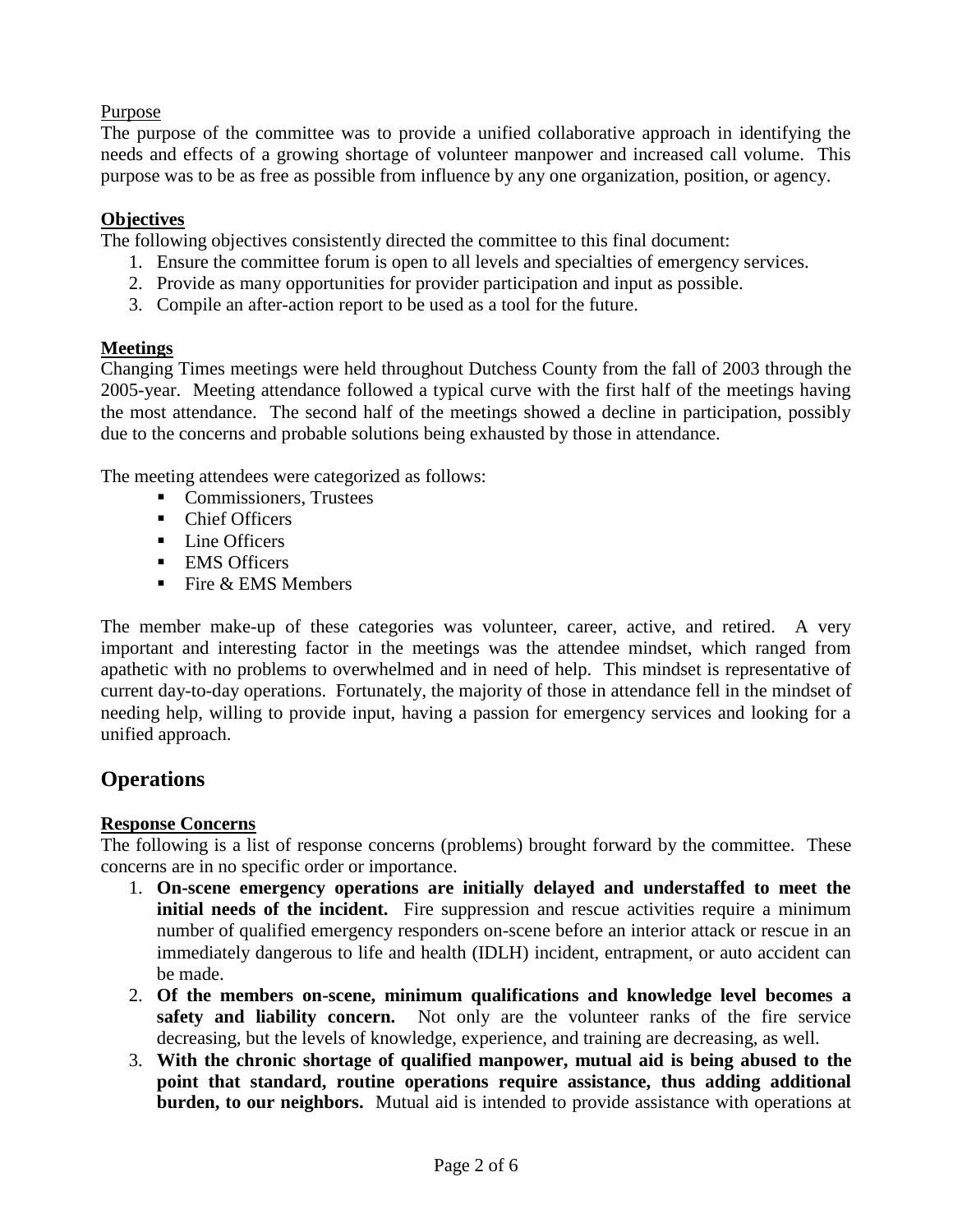an incident that is beyond the day-to-day call volume or standard type of calls. Today we are using mutual aid a majority of the time for routine fire and EMS calls to cover for the lack of response from the agency first-due to the incident.

- 4. **The decreased number of fire calls and increase in medical calls skews the degree of deficiency in fire response.** Approximately seventy percent of total call volume within the fire and EMS system are medical calls while the total number of structure fires is decreasing.
- 5. **The total number of structure fires has decreased.** This has become a double-edged sword. From fire prevention, life saving, and cost perspectives, the decrease in the actual number of structure fires is great. For the young, new, eager firefighter who just completed firefighter training and is looking to fight "the big one", we have a problem. It is very difficult to keep the attention and motivation of young, energetic firefighters when it could be months or a year before they actually are able to use their skills and feel the extreme positives that go along with the job.
- 6. **Fire apparatus are responding with insufficient manpower.** No law specifies how many trained and qualified members a fire apparatus must have on board when responding to an incident. Fire apparatus frequently respond driver/pump operator alone, with the driver unaware if there is sufficient or additional manpower on-scene to fill the roles needed to mitigate the incident. The current lack of minimum response criteria compounded by the decrease in actual structure fires is giving a false sense of security when one hears that fire apparatus are "getting off the floor" responding to calls.
- 7. **More and more medical calls are being supported by the commercial and community ambulance services.** The commercial ambulance services initially started out transporting patients between medical facilities as their primary task. With the advent of advanced life support (ALS), they took on the role of ALS response with fly cars. As ALS became the standard of care for a majority of medical complaints, the commercial services started using ALS ambulances to also transport the patients to area hospitals. Today, the commercial services are also being used as first responders and basic life support transport providers for agencies that are unable to respond to emergency calls. This failure to respond is usually due to a lack of manpower. This additional role is placing a burden on some commercial service providers the costs for which are at best poorly funded.
- 8. **Lack of adequate funding for commercial, community ambulance service.** This is another double-edged sword problem that was fostered by the commercial services many years ago. When ALS started to become the standard of care and areas of the county needed ambulance coverage, a commercial service provider would bid on a contract or make a noncontractual agreement to provide service. This led to bidding wars among the commercial services. In many instances, these bidding wars did not have a realistic bottom line and failed to account for the cost of service. Today we are feeling the wrath of yesteryear with the commercial services being under-funded and the services having difficulty making ends meet. A team approach with a re-education of those municipalities responsible for contracting with the commercial services is over due for the commercial services to be viable now and in the future.
- 9. **Decreased pool of Emergency Medical Technician Basic and Paramedic levels.** The dwindling emergency medical technician (EMT) resources at the basic and advanced levels are affecting both the volunteer and paid services. The majority of commercial service agencies have low hourly pay rates and basic benefits that do not appropriately compensate for the long hours, hazards, and the daily grind of EMS. These factors do not lead to a positive career move for most. The majority of people that enter the commercial services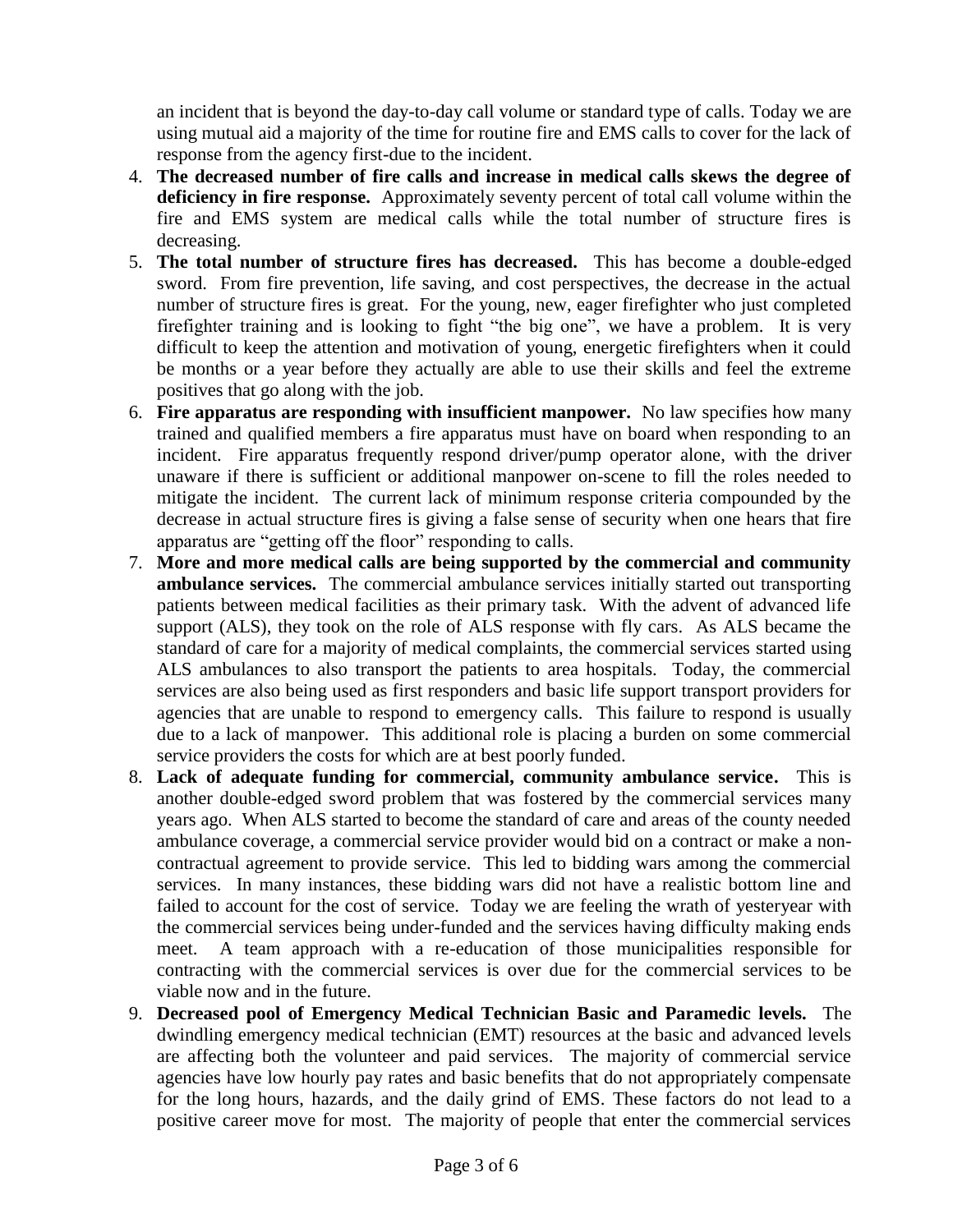usually use their employment, training, and experience as a stepping-stone to a municipal job or to a higher level of training such as Registered Nurse, Physician Assistant, or Medical Doctor. The volunteer and paid EMT's are confronted with initial training at the basic level that takes five months, with advanced level provider training taking a year or more to complete. To keep this certification the provider needs to recertify every three years.

### **Surge Capacity**

Surge capacity is the ability to handle an increased number of incidents or increased number of patients per incident. This capacity only exists, on the pre-hospital emergency services side of the equation, by shifting emergency service assets. Current day-to-day peak call volume taxes our current EMS system. A single incident in the county often maxes out the county's surge capacity.

#### **Increased Alarm Responses**

As the county population has increased, so has the need for emergency services. More and more households are installing fire/smoke, carbon monoxide, and medical alert systems. The public is looking at emergency services as an "all-hazards first response" provider. ALS service is now the standard of care for a majority of the medicals calls.

### **Volunteer Applications and Retention**

The recruitment and retention of members is decreasing to levels that are affecting our ability to respond in a timely, efficient, and safe manner on a daily basis. The task for the volunteer services to recruit and retain members is increasingly more difficult. The reasons behind this trend are multifaceted. The mindset of community volunteer involvement has changed from one of ownership, service, and socializing to a bedroom community mindset of long hours between commuting and work, and time with the family. Volunteer services are now competing with work and family commitments, whether it is with commuters or two-income families.

Retention is adversely affected by the same reasons we have difficulty bringing in new hires, time constraints to meet the minimum training standards to be a member.

#### **Response Times**

The time it takes from dispatch to the incident mitigation and the member is back in service is increasing. On the fire side, the response time is affected primarily by a decrease in the manpower responding to an incident. With a smaller pool to draw from and an increased reliance on mutual aid, there is a decrease in the amount of equipment getting off the floor and the amount of qualified manpower on-scene in a timely manner.

On the medical side, there is a decrease in the number of volunteer ambulances along with the decrease in manpower. These decreases lead to a larger response area and increased incident times. The average ALS call time has increased the total call time as compared to basic life support (BLS) calls, where the evaluation, treatment, paperwork, and restocking is usually less. With the decreased volunteer response has come an increased first responder delay in getting to the patients side. On the national level, this has raised the question if adding ALS ambulances to communities without front-loading the first responders will really improve the morbidity or mortality of our patients.

If this was not enough of an insult to the system, the increased traffic congestion further delays the incident time at all levels of the incident.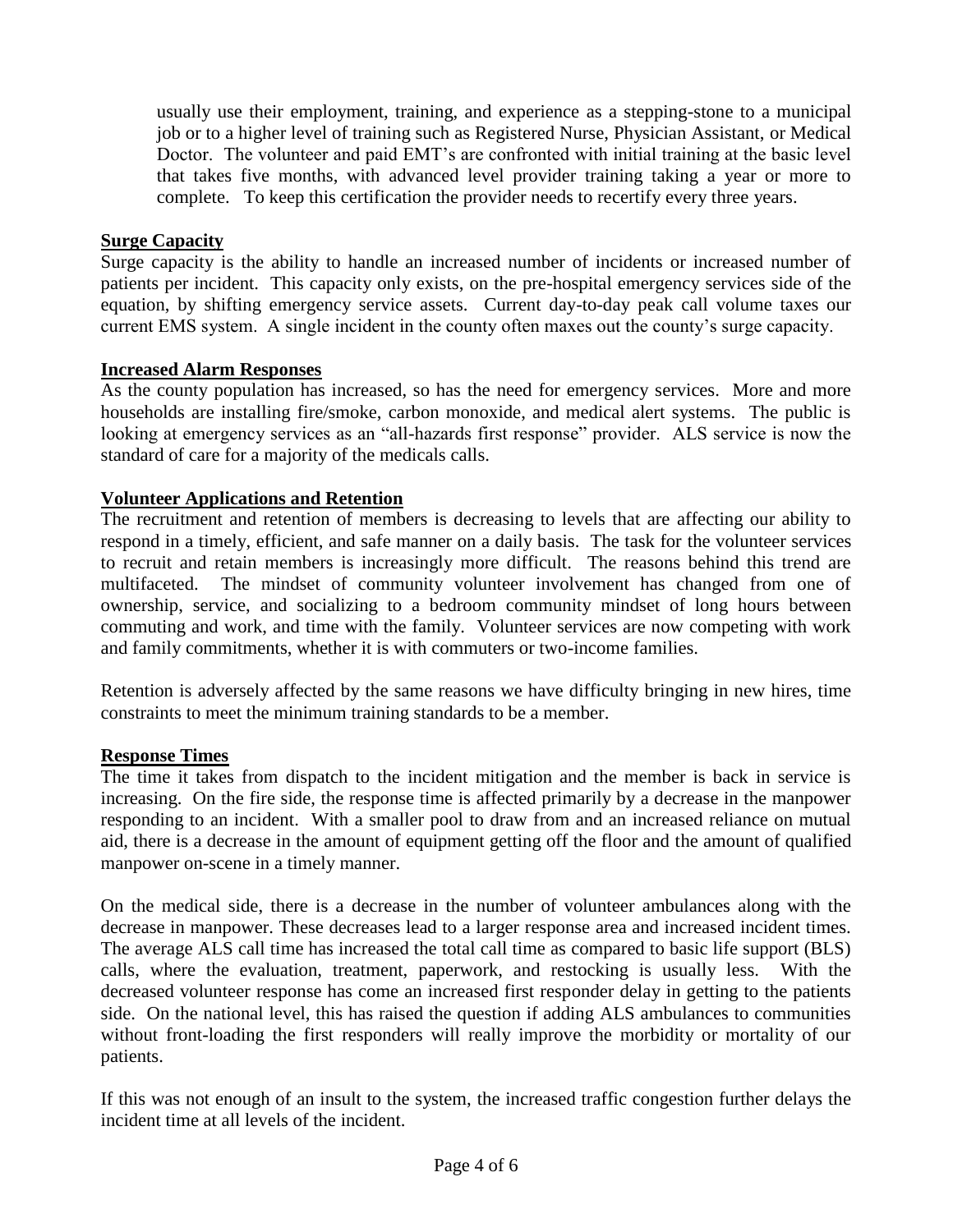# **What is being done?**

The following actions are currently being taken to improve the concerns presented:

- 1. Recruitment campaigns at the agency, local, private, state, and federal levels are ongoing.
- 2. Incentive programs such as the service awards program and tax reductions are targeting retention and looking to entice new hires.
- 3. Utilization of municipal employee's during work hours to leave their job to respond to an incident as a volunteer.
- 4. Hiring of paid personnel, firefighters and EMT's.
- 5. Increased use of commercial, community ambulance services for BLS and increased transport work.

### **Solution Proposals**

The solutions proposed are in no specific order, and each comes with its own pros and cons. With the makeup of Dutchess County, a solution in one area or region may not work or be feasible in another area. The following proposals are presented:

- 1. **Daytime open response:** The utilization of members from neighboring agencies to respond to calls within other neighboring response areas.
- 2. **Second dispatch automatic mutual aid:** Currently, the responsible agency can have up to three dispatches per incident before mutual aid is requested. The proposal would have a standard of automatic dispatch to a neighboring agency if the primary agency does not respond at the end of first dispatch.
- 3. **Consolidation of districts, departments, and agencies:** This concept can take many forms, from shared resources of non-emergent support and supply assets to shared emergency response assets and duties. The consolidation could change the entire structure of all the agencies involved or leave the individual structures intact and share agreed-upon assets.
- 4. **Joint or mutual response through shared services:** Similar to consolidation, shared services may look at non-emergency and emergent services that each agency brings to the table, and how best to utilize those services jointly in order to improve service while decreasing duplication, improving utilization of manpower, and ultimately improving service to all agencies involved with no change or a decrease in expenditure.
- 5. **Paid-on-call:** Members would respond as paid personnel, be covered as firefighter or EMS employees. A drawback to the proposal is paid-on-call members would probably have to meet the minimum standards of their full-time counterparts. For firefighters, that's currently a minimum of 229 hours of initial firefighter training and an annual requirement for 100 hours of continuing training. Currently this option is not permitted in NYS. Legislative changes would be needed to implement such a solution.
- 6. **Paid staff days only:** This is currently being done in the county with paid firefighters and emergency medical technicians that are hired by fire districts, towns, and volunteer ambulance services to augment the volunteer members.
- 7. **Full time paid staff:** This is currently being done in the county where paid firefighters and the fire districts and commercial ambulance services hire EMT's.
- 8. **Combination volunteer/paid county department:** Municipal fire districts are currently doing this to augment the volunteer membership.